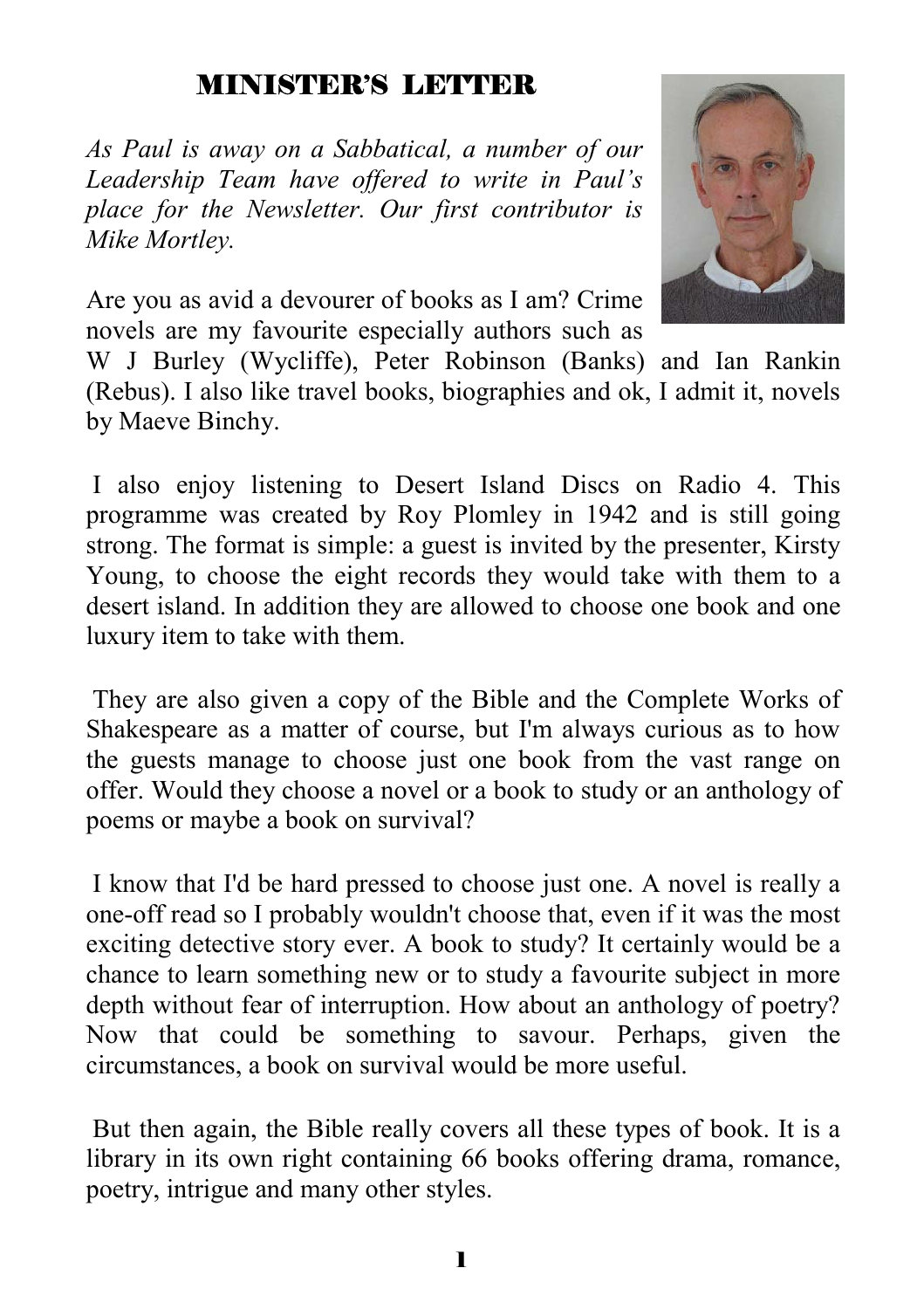For example, the story of Ruth and Boaz is one of true romance. For poetry, you can't beat the Psalms for capturing the mood of their authors. Intrigue? Well the story of Joseph and his brothers has that in plenty. Survival? You only have to look at the book of Exodus to see how the Jews escaped from slavery in Egypt and survived in the wilderness before arriving in the land that God had promised them. And that only covers a small part of the Old Testament.

 But overall the Bible is a book of love, the love of God for his people. It may not seem like it at times, with wars, destruction and sacrificial lambs. But God was dealing with wayward people who one minute were singing his praises and the next were worshipping other idols. However, God never gave up on his people.

 We read how the New Testament fulfils the writings of the Old Testament Prophets when God's own son, Jesus Christ, was born to Mary and grew up to bring "Good News" to all who were ready to listen. He made many friends along the way, but also enemies as they thought he was threatening their way of life. However, his three years or so of teaching, revealing God's love and healing people's minds and bodies, resulted in him being crucified on the cross. Sacrificed for us, taking the troubles of the world upon his shoulders and forgiving mankind for all the wrongs they have done, not only in the past but today and in the future too. But it didn't stop there as three days later, God raised him from the dead for "God loved the world so much that he gave his one and only Son so that whoever believes in him may not be lost, but have eternal life." (John 3:16 (NIV)). That is the "Good News" I referred to earlier. That is the message of Easter.

 This year, 2011, is the 400th anniversary of the Authorised King James Bible. It soon became a firm favourite and even today is preferred by some because of the beauty of its out-dated language. Many other translations have followed bringing the language up to date so if you haven't yet got a Bible or are looking for a new one, it's worthwhile having a look at a few before choosing one to suit you.

The Bible really is a thoroughly good read and I would heartily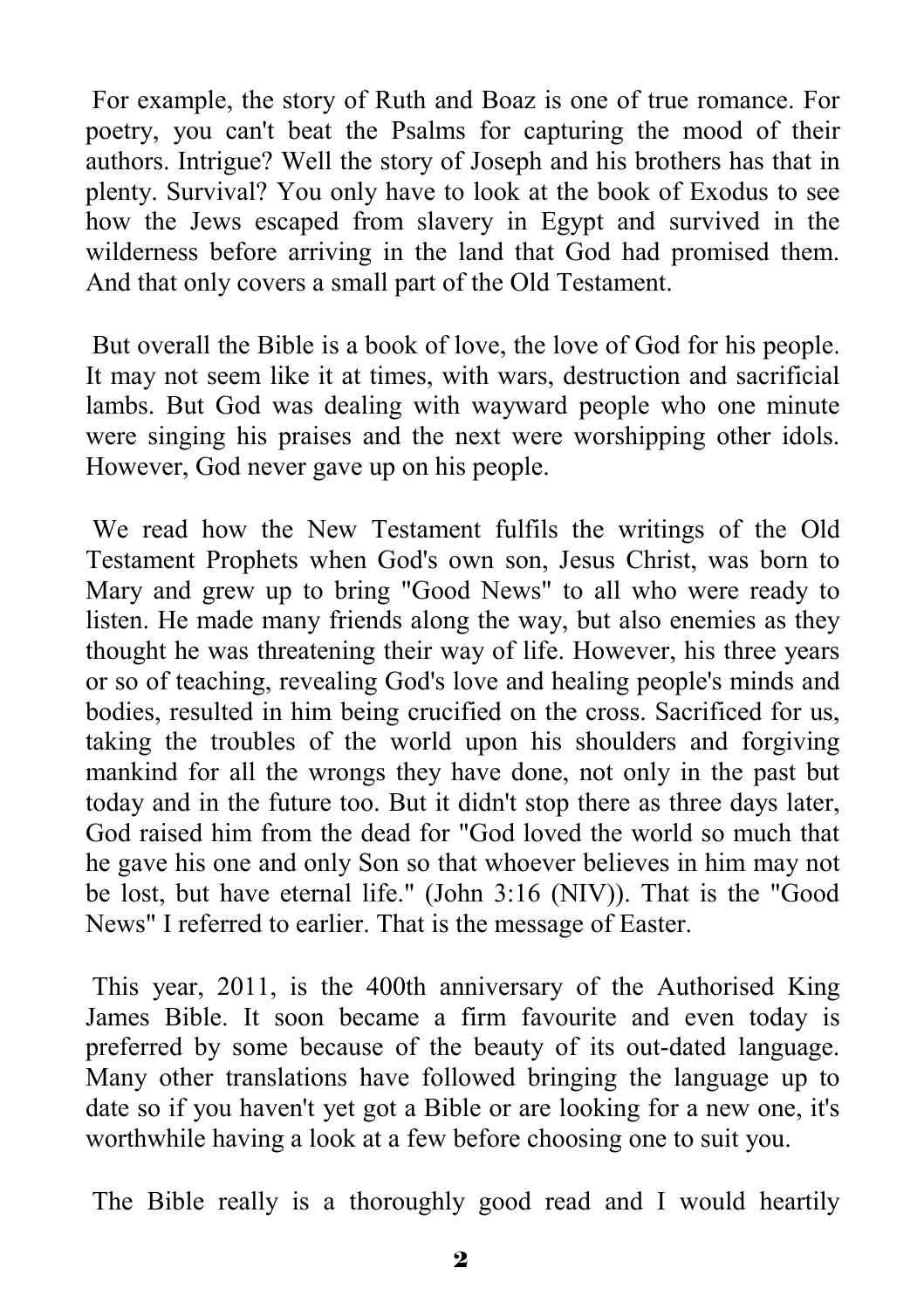recommend you to do so. It is not the stuffy old book that some people make it out to be. Nor is it irrelevant for today. True it was written for the people of its time, but the fundamental truths apply today and form the foundation of our society. It may not be an easy read in places but if you encounter a passage that you don't understand, then ask someone. Two books that I found useful for exploring the Bible are "The Bible Book - a Users Guide" by Nick Page published by Collins and "The Lion Handbook to the Bible", both available on Amazon. There are of course numerous commentaries to choose from as well. The other great thing about the Bible, is that it provides so much material for discussion in Book Clubs and House Groups. So it would be worthwhile seeking one out to join.

 However, this doesn't help me choose one other book to take with me to the desert island. I think I might settle for an anthology of English poetry. But on the other hand ...

 The luxury item I'd take? We'll it would have to be a solar-powered, satellite radio so that I could continue to listen to Desert Island Discs (and the Archers).

Happy reading.

 *Mike Mortley* 

Leadership Team

———— < 0 > ————

### How well do you notice things?

*This is an unusual paragraph. I'm curious how quickly you can find out what is so unusual about it. It looks so ordinary and plain that you would think nothing was wrong with it. It is highly unusual though, as it is missing a highly found thing. Study it and think about it, but you may still may not find out.*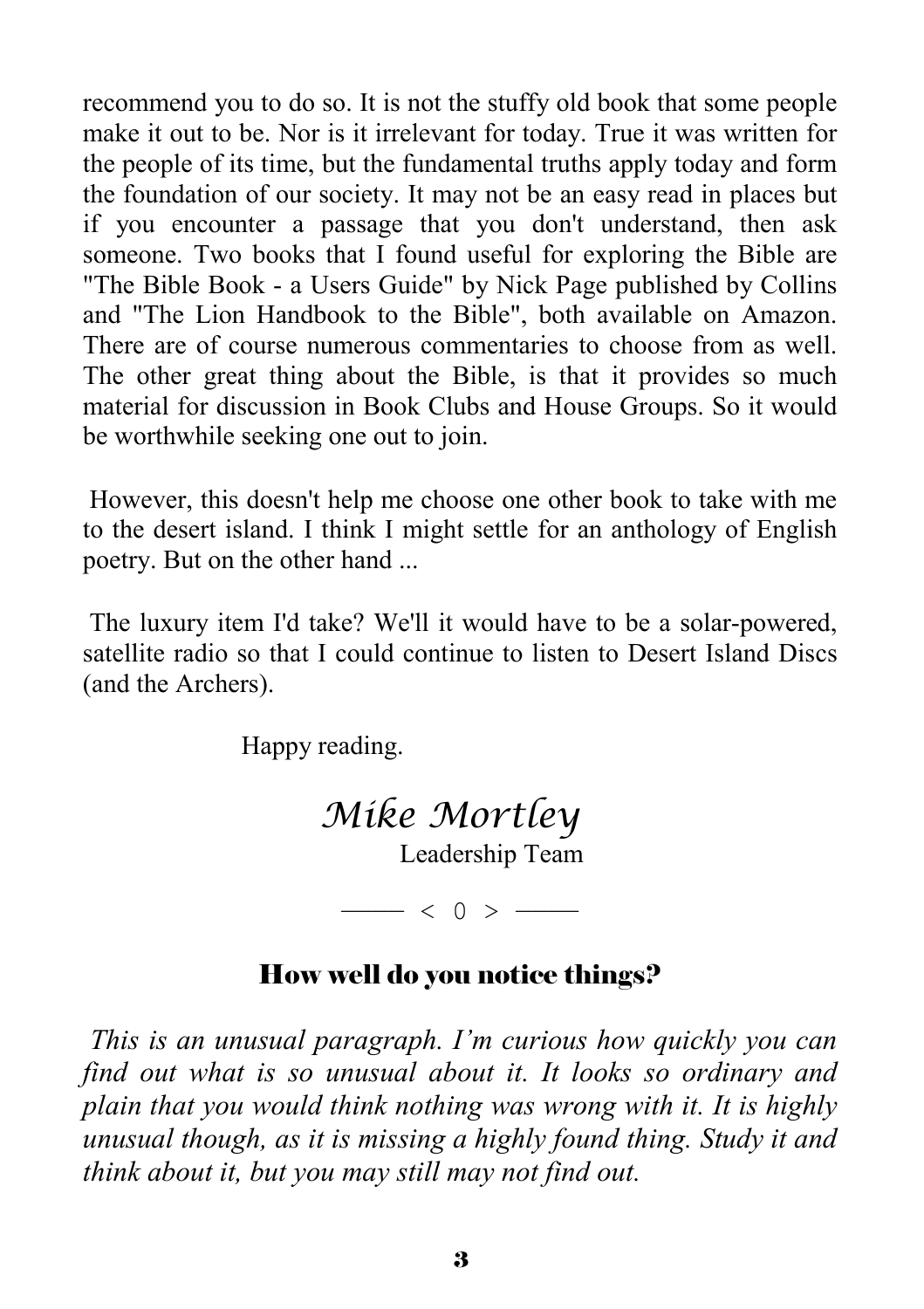# An evening with Rev Stuart Windsor and Canon Andrew White

#### **Join two extraordinary men as they share their heart for those who suffer**

Join CSW's National Director, Stuart Windsor and Canon Andrew White, the "Vicar of Baghdad", as they speak about and launch their books.



Stuart's book, "God's Adventurer", takes you on a moving journey, as Stuart's work with persecuted Christians, often in conflict zones, has seen him dodge bullets, bombs and potential death. Stuart continues to work tirelessly for those still facing persecution, helping to secure their safety and freedom.

Stuart Windsor is a former Barnardos boy, intelligence officer and Assemblies of God Minister. He has been involved in extraordinary adventures from delivering

aid under shell fire in Nagorno Karabakh to redeeming slaves in Sudan. Along the way he has met many heroes of today's persecuted church.

*"Almost unputdownable – racy but nonetheless deeply serious, taking the reader to Iran, Pakistan, Mongolia, Southern Sudan … A great book to get and to give!"* – **Bishop David Pytches** 

*"Stuart has worked with me on over 60 missions. Together we have faced blizzards and artillery in Nagorno Karabakh, and helped to redeem slaves in the Sudan. He is a trusted ally, valued companion and true friend."* - **Baroness Caroline Cox**

*Stuart Windsor is an absolute tonic! He is indeed God's Adventurer and God's Activist. What a great story."* – **Canon J. John**



Andrew receives death threats, his church (St Georges Baghdad) is bombed, people he loves are killed and he goes for weeks on end without seeing his family. In addition, he has to live with the physical pain of his illness, which is terminal. Andrew's book "Faith Under Fire", Sub-titled '*What the Middle East Conflict has taught me about God'*, Andrew White's new book reflects on experiences he has passed through, people he has met and his own walk with God through his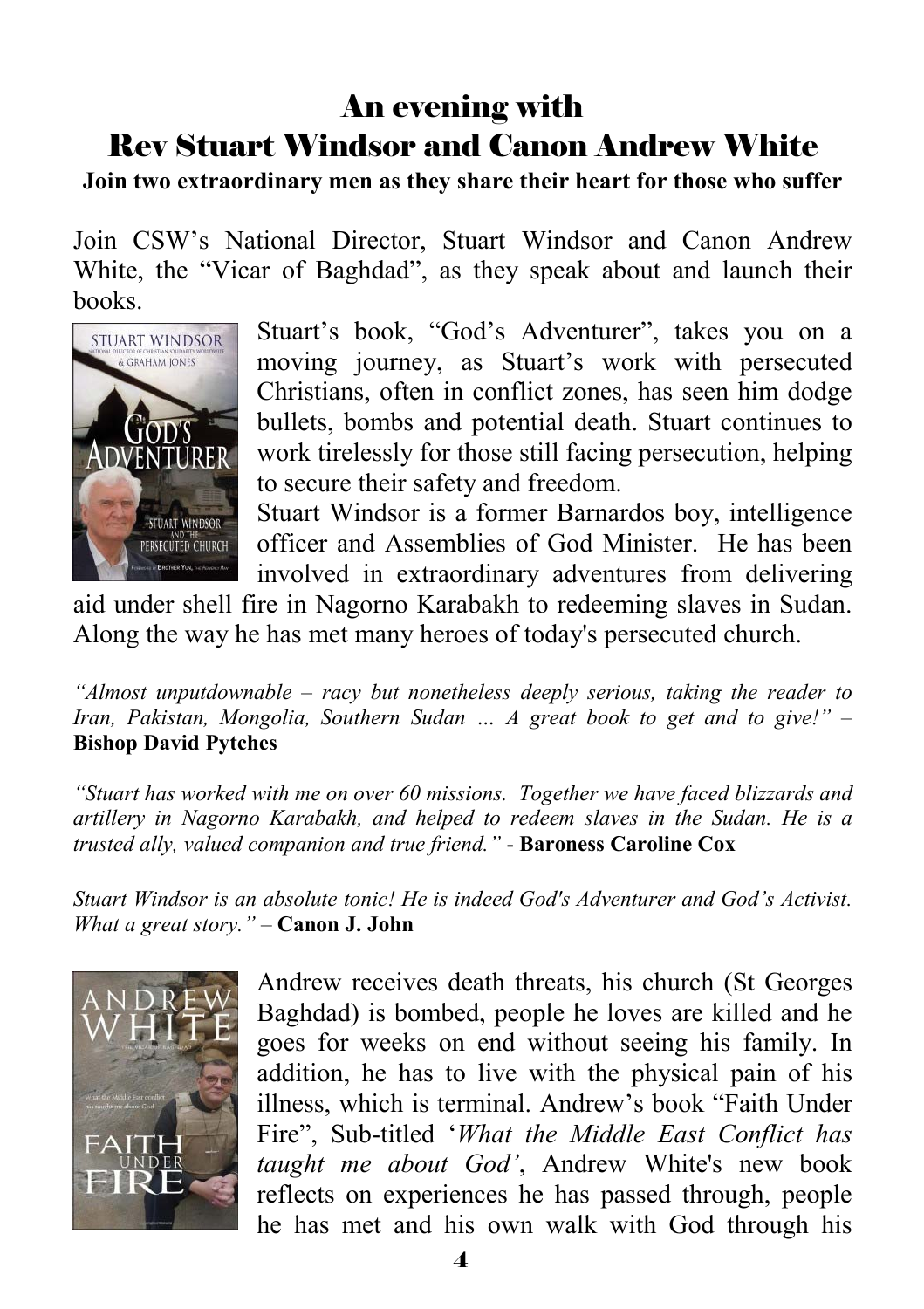years as a minister and peace broker in the troubled city of Baghdad.

You will also hear from Jonathan Aitken, Vice Admiral Sir Peter Woodhead and Dr David Barnardo. There will be music from Bryn Haworth and of course, you will be able to buy signed copies of the books.

What is it like to work in war zones, dodging bullets, bombs and potential death?

Stuart's story of his work with the persecuted church is laced with examples of God's miraculous provision and protection. His purpose in telling it is to show what God can do when ordinary Christians are obedient to the Holy Spirit's leading. Come and hear his story in his own words, and find out how you too can become part of the adventure!

Through April, May, June and July Stuart Windsor will be travelling across the length and breadth of the UK and Ireland sharing both his story and the story of the persecuted Church.

### Event details

**Friday 8th April, 7.00 - 9.30pm** 

St Michael's Church 4 Chester Square London, SW1W 9HH

### **Saturday 9th April, 10.00 am - 12.00 noon**

*Book signing event - An opportunity to meet Stuart and get your books signed!* Re:fresh books, 23 The Broadway Tolworth, Surrey, KT6 7DJ

### **Saturday 9th April, 7.30 - 9.30pm**

*Stuart Windsor with Canon Andrew White, the "Vicar of Baghdad"* St John the Divine, Kingston Road New Malden, Surrey, KT3 3RX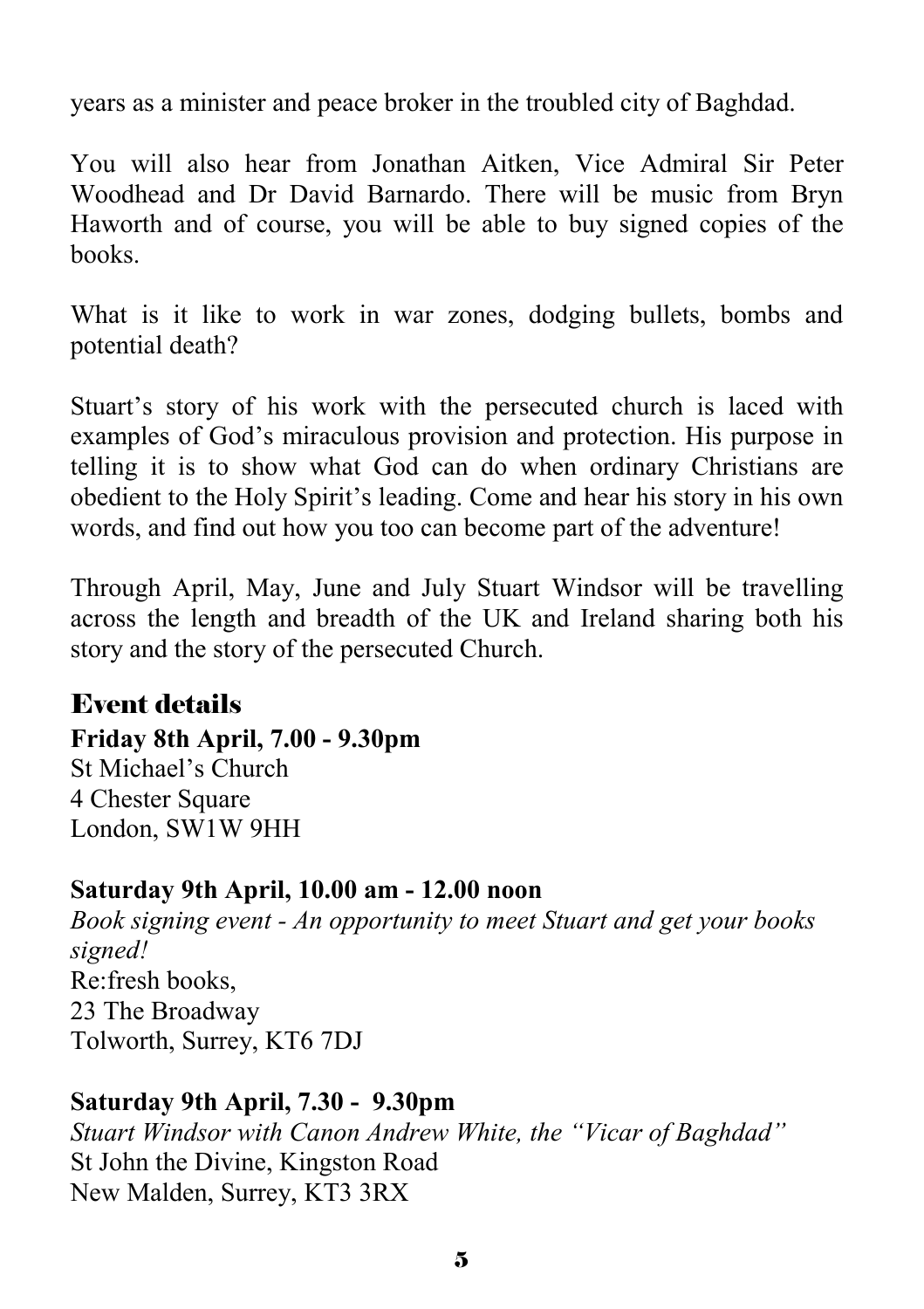

The Taizé community is an ecumenical monastic order with a strong devotion to peace and justice through prayer and meditation. The 100-strong community of Roman Catholic and Protestant monks is drawn from 30 countries across the world. It was founded in 1940 by Roger Louis Schutz-Marsauche (known as 'Brother Roger'). The 90-year-old monk died in August 2005 after being stabbed during a prayer service.

Today Taizé is one of the world's most important sites of Christian pilgrimage. Each year tens of thousands of young pilgrims flock to the small village of Taizé in central France to share in the community's way of life.

Prayer and silence are at the heart of the Taizé experience. Young people from every corner of the globe are encouraged to live out the Christian gospel in a spirit of joy, simplicity and reconciliation.

Ecumenism (a movement promoting Christian unity among Churches) is the key to Taizé's appeal, making it a magnet for people of many different cultures and traditions.

*Brother Roger* 

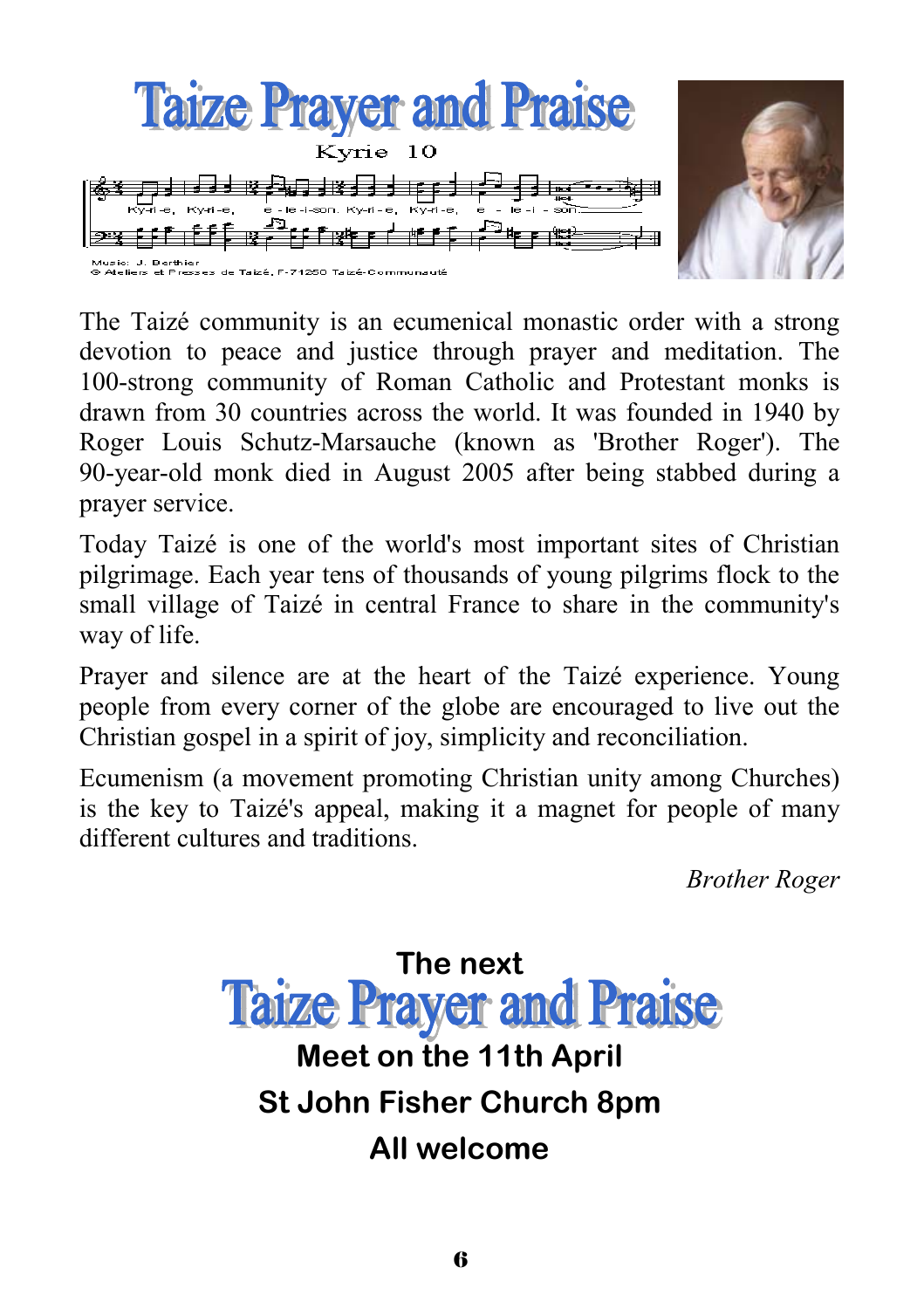# Christian CARE Food Collection

Martin Way is taking part in the Churches Together in Merton Park initiative to collect items for food parcels for Christian Care to distribute to families in great need in the borough.



Each Sunday during April we will be collecting the following items:

**Rice** – long grain and basmati – 1kg  $\&$  2kg packets

**Cereals** – corn flakes, rice crispies, coco pops, sugar puffs, variety packs, Readybrek

**Pasta sauce in large jars** – tomato, cheese

**Tuna** - in brine/spring water

**Tinned vegetables** – especially sweetcorn, green beans (please no mushy peas or pulses!)

**Tinned fruit** – especially peaches, pineapple, oranges

**Sugar** 

**Drinking chocolate** 

**Coffee** 

**Squash** – especially orange, blackcurrant

**Fruit Juices** – large and small cartons – especially orange, mango, tropical

**Sweet biscuits** – eg chocolate, creams, rich tea, malted milk

**Jam** (especially strawberry) – honey, chocolate spread, peanut butter

**Nappies** – sizes 3, 4, 4+, 5, 5+

**Toiletries** - Baby wipes, bath wash, shampoo, talc etc

For further information please speak to Gwen, who will also be arranging collection for all the food parcels.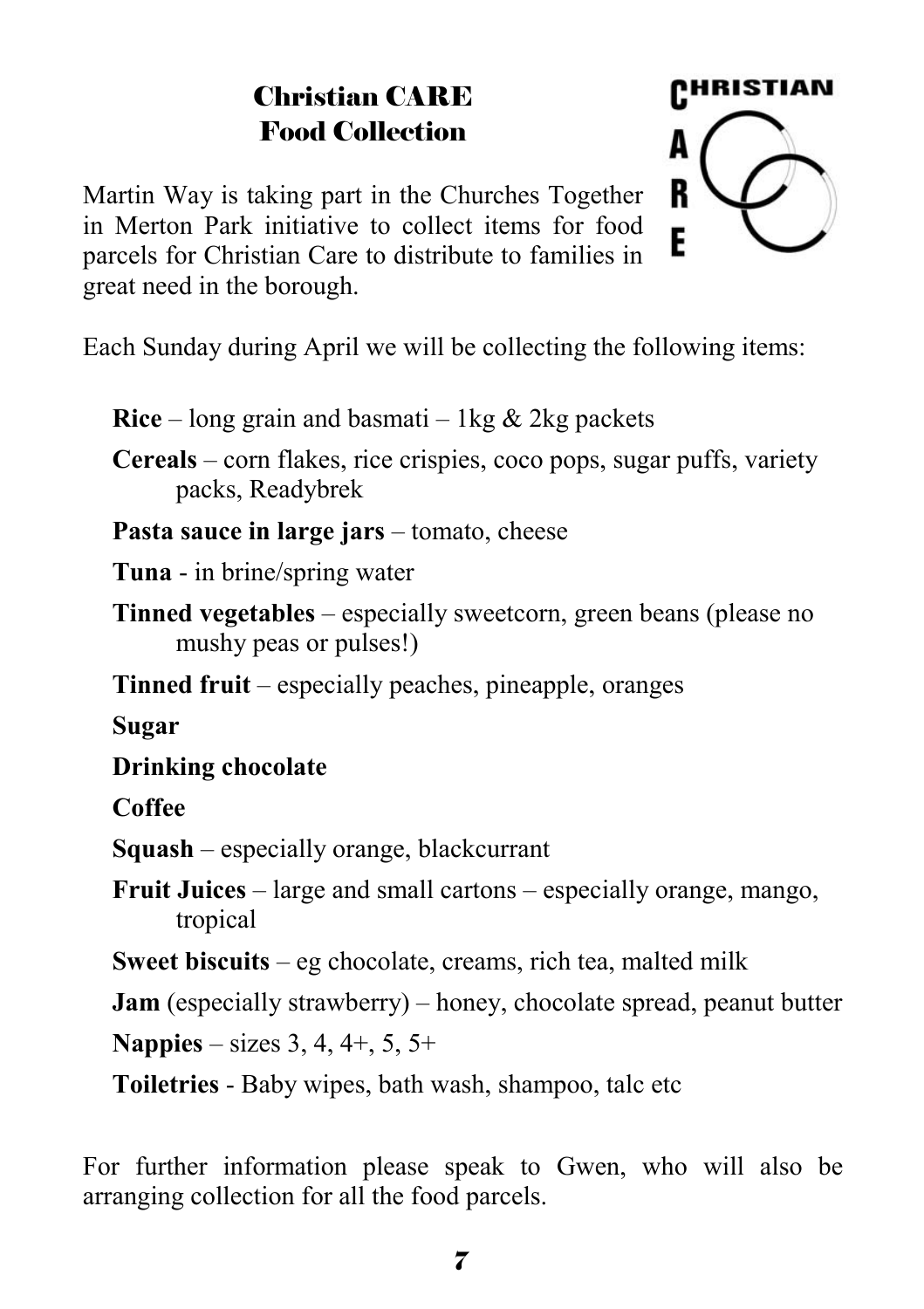# A Mother's Question



A mother asked this President... ' Why did my son have to die in Iraq ?'



A mother asked this President.. ' Why did my son have to die in Saudi Arabia ?'



A mother asked this President... ' Why did my son have to die in Kuwait ?'



Another mother asked this President... ' Why did my son have to die in Vietnam ?'



Another mother asked this President... ' Why did my son have to die in Korea ?'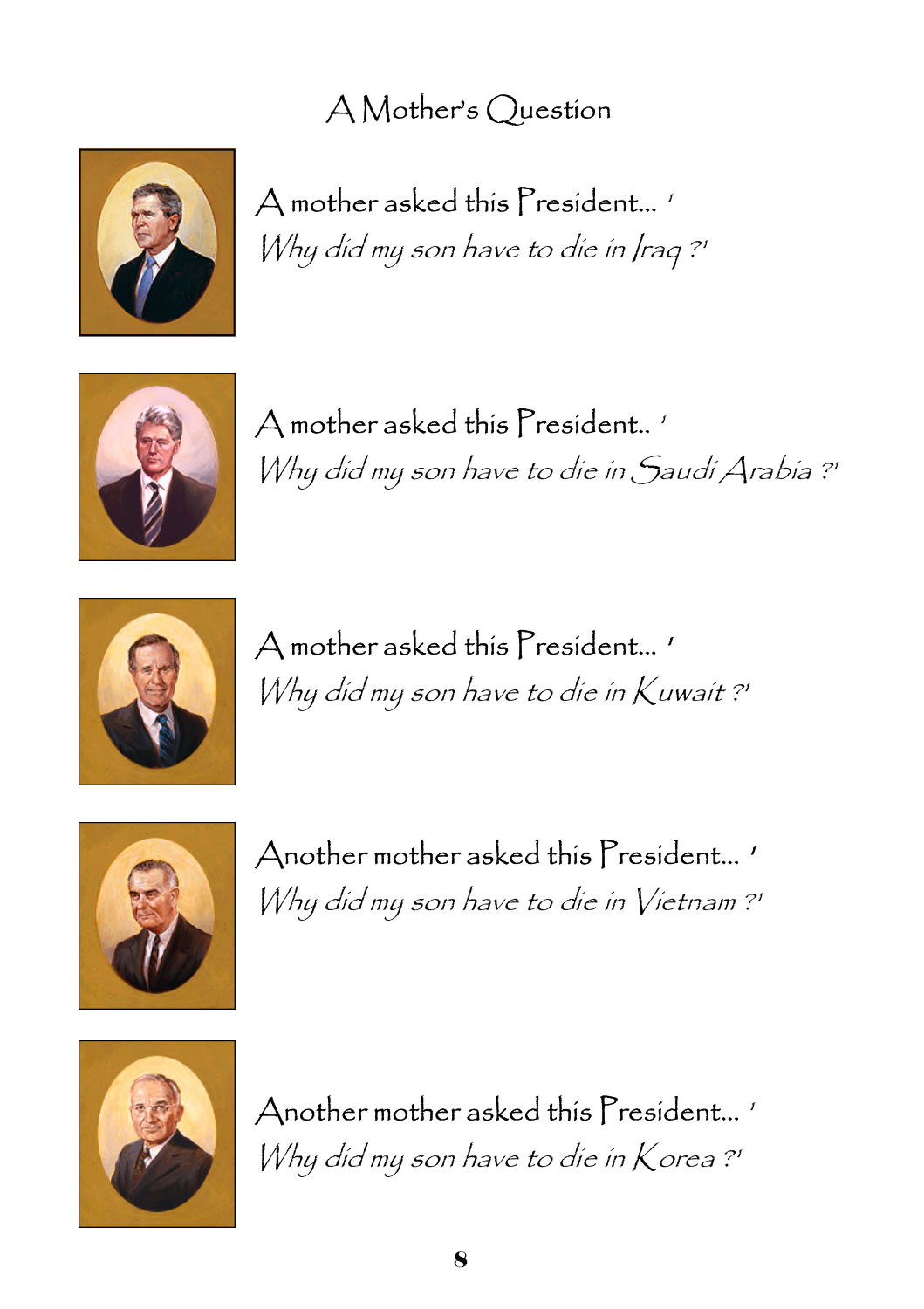

# Another mother asked this President... '

Why did my son have to die on Iwo Jima ?'



Another mother asked this President... ' Why did my son have to die on a battlefield in France ?'



Yet another mother asked this President... 'Why did my son have to die at Gettysburg ?'



And yet another mother asked this President...' Why did my son have to die on a frozen field near Valley Forge ?'

And long, long ago, a mother asked..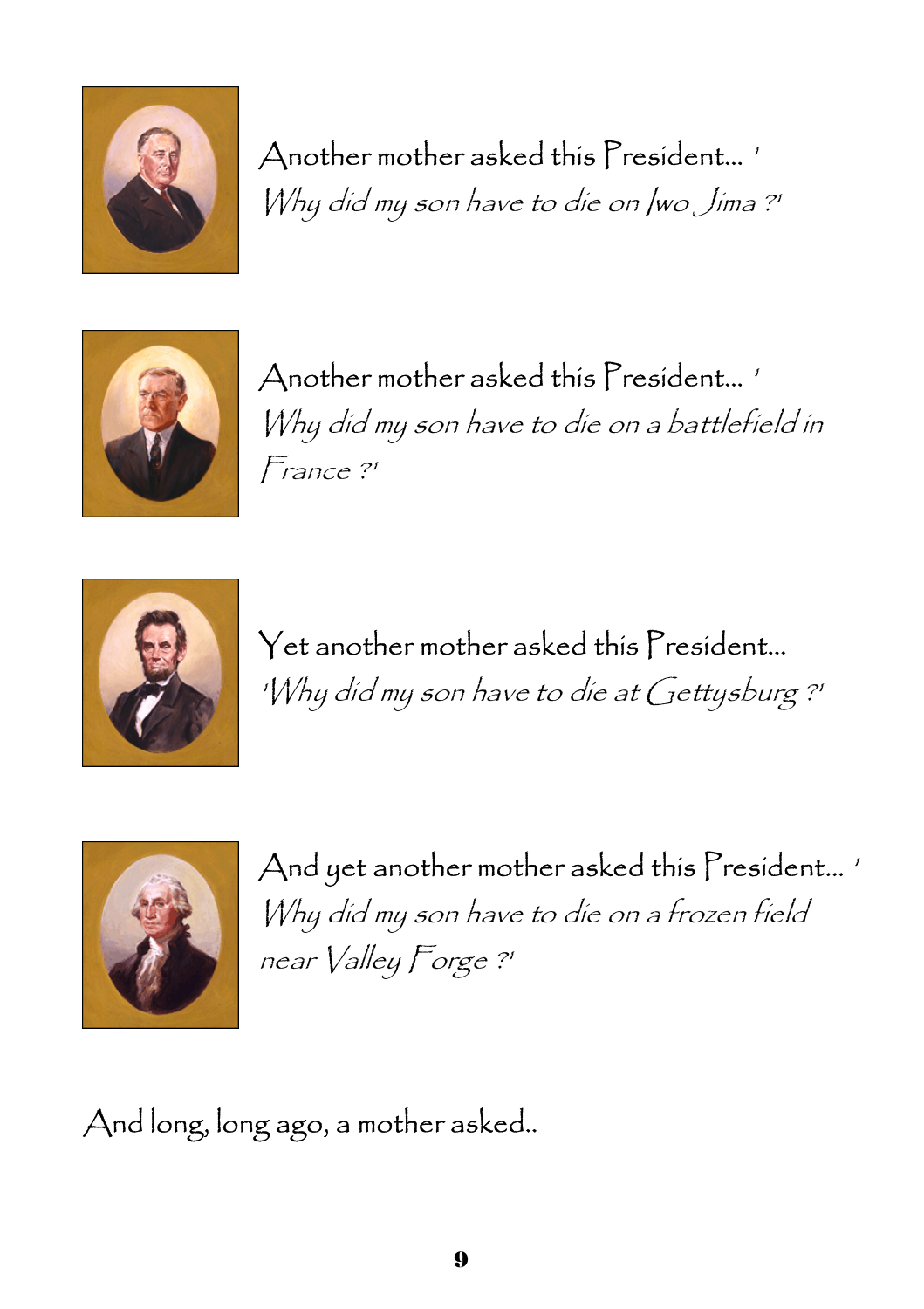

'Heavenly Father .. Why did my Son have to die on a cross outside of Jerusalem ?'

The answer, always, is the same...

'So that others may live and dwell in peace, happiness, and freedom.'

Please remember all that have given their lives so that you may enjoy peace as you celebrate Easter this year .

—— $< 0 >$ —

# Come and Worship the Son



We are holding our Easter Sunrise Service and Communion on Cannon Hill Common at 6.30am on Sunday 24th April. It will be an open air communion service, near the old Pavilion, celebrating Easter and the fact that "Christ is risen"

Afterwards join us at for Breakfast at Martin Way Church at 7.30am

All welcome. Why not make a special effort and revel in this wondrous time at the start of Easter Sunday.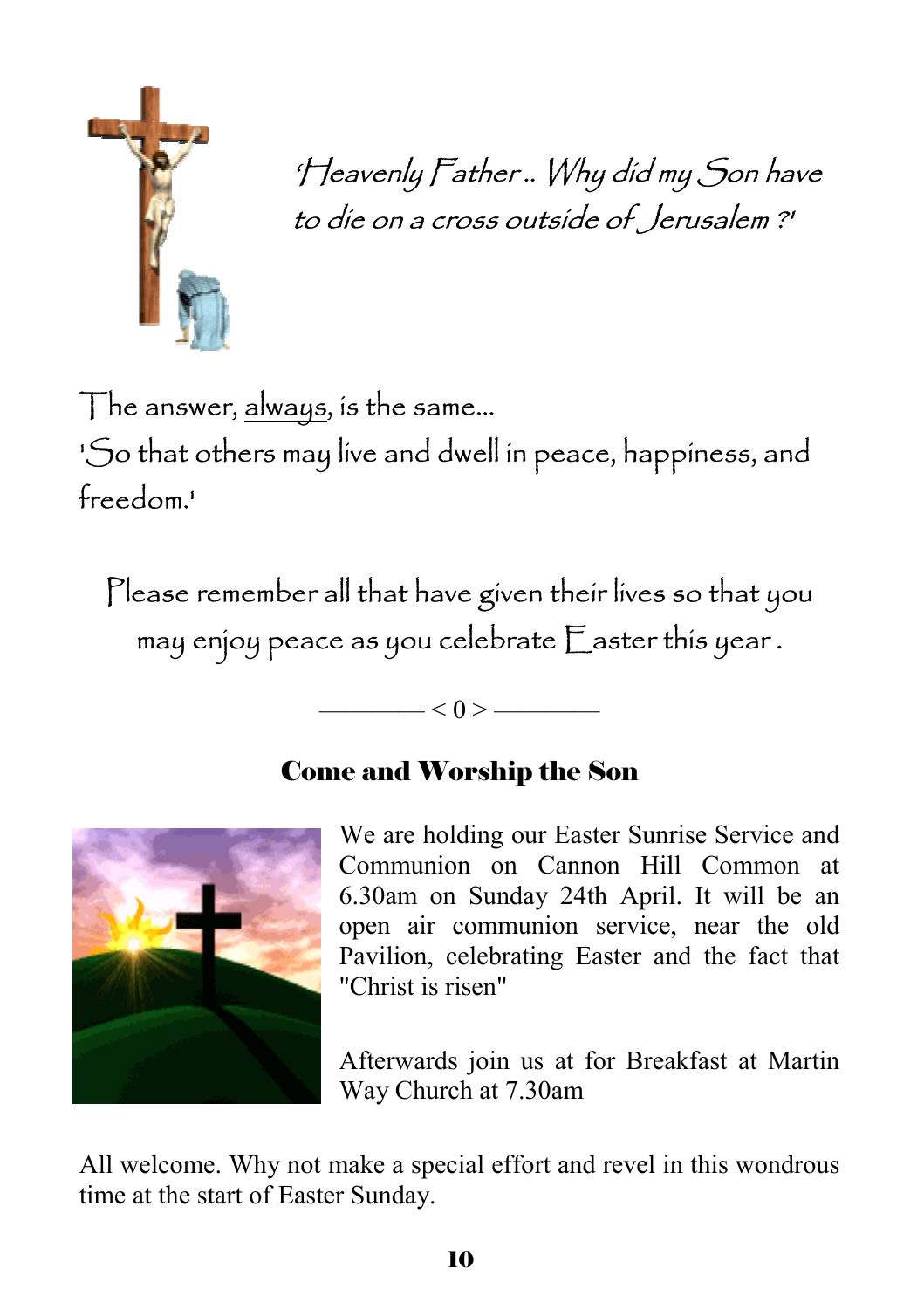

### **RUNNING A MARATHON FOR RAFIKI TRUST**

 Anthony Ellis is running his first (and quite possibly last!) marathon on Sunday 10th April in Brighton. As a trustee of MCW Rafiki Trust, Anthony is running to raise money for this worthwhile cause.

Visit the Trust's website at www.rafikitrust.org.uk to sponsor him online, or if you prefer speak to Anthony (020 8337 3489) or another Rafiki trustee.





## WEDDING BELLS



We wish Keith Heaton and Clare Sainsbury God's Richest Blessings for their forthcoming marriage on 9th April.

Wishing them a house full of sunshine, hearts full of cheer, and a love that grows deeper each day of the year.

### How well do you notice things?

 $\leq$  0 >  $\leq$ 

The paragraph earlier in the Newsletter is missing the letter 'e', which is the most common letter used in the English Language, does not appear even once in the paragraph.

Did you notice this? If not go back and have another look.

 $\leq 0$  >  $\leq$ 

## A Thought

Always remember you are unique. Just like everyone else.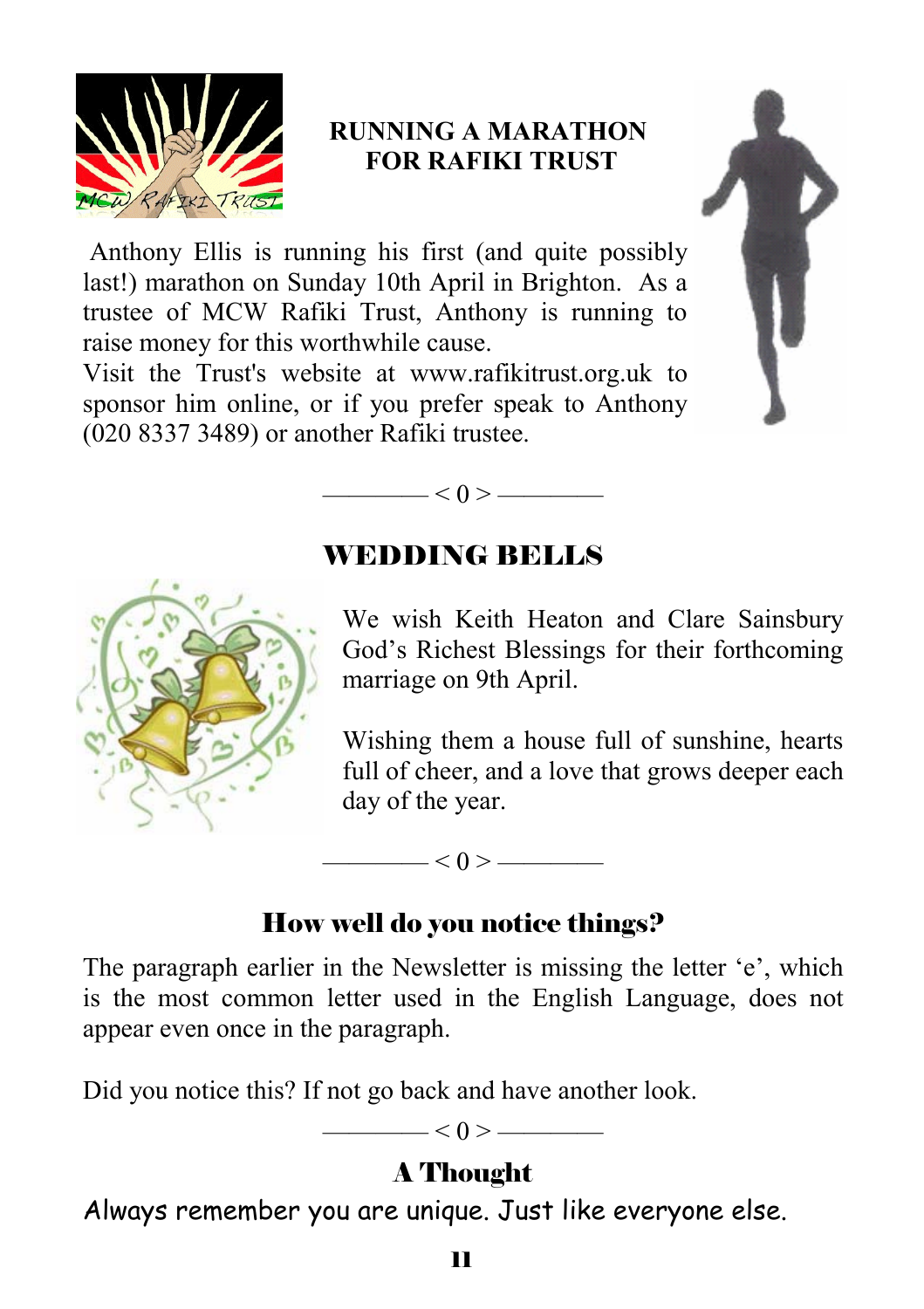# **CHURCH** DIARY



| Fri      | $\mathbf{1}$ | 12.30pm            | Luncheon Club                                                                          |
|----------|--------------|--------------------|----------------------------------------------------------------------------------------|
| Sun      | 3            | 10.30am            | All Age Worship (Mothering Sunday) Service                                             |
|          |              |                    | led by Tony Loft                                                                       |
| Tue      | 5            | $10.30$ am-noon    | Coffee and Chat                                                                        |
|          |              | 8.00pm             | Time for Prayer                                                                        |
| Sun $10$ |              | 10.30am            | Morning Service led by Brenda Cannon                                                   |
|          |              | 6.30pm             | Holy Communion led by Rev Margaret Adams                                               |
| Tue 12   |              | 10.30am-noon       | Coffee and Chat                                                                        |
|          |              | 8.00pm             | Time for Prayer                                                                        |
| Weds 13  |              | 7.45pm             | Midways Group - Police Air Support -<br><b>Inspector Steve Cheeseman</b>               |
| Fri      | 15           | $12.30 \text{ pm}$ | Luncheon Club                                                                          |
| Sun      | 17           | 10.30 am           | Morning Service led by Valerie Ashcroft                                                |
| Mon 18   |              | 8.00pm             | <b>Easter Meditation</b>                                                               |
| Tue      |              | 19 10.30am-noon    | Coffee and Chat                                                                        |
|          |              | 7.30pm             | Men's Supper Club - Rosie Greaves - A Story                                            |
|          |              | $8.00 \text{ pm}$  | <b>Easter Meditation</b>                                                               |
| Weds 20  |              | $8.00 \text{ pm}$  | <b>Easter Meditation</b>                                                               |
| Thurs21  |              | 8.00 pm            | Maundy Thursday Service at Wimbledon<br>Methodist Church                               |
| Fri      | 22           | $10.30$ am         | Good Friday United Service at<br>Morden Baptist Church                                 |
| Sun $24$ |              | 6.30 am            | Sunrise Service on Cannon Hill Common<br>followed by Breakfast at Martin Way at 7.30am |
|          |              | 10.30 am           | Easter Day Service led by Rev Stuart Thomas                                            |
|          |              |                    |                                                                                        |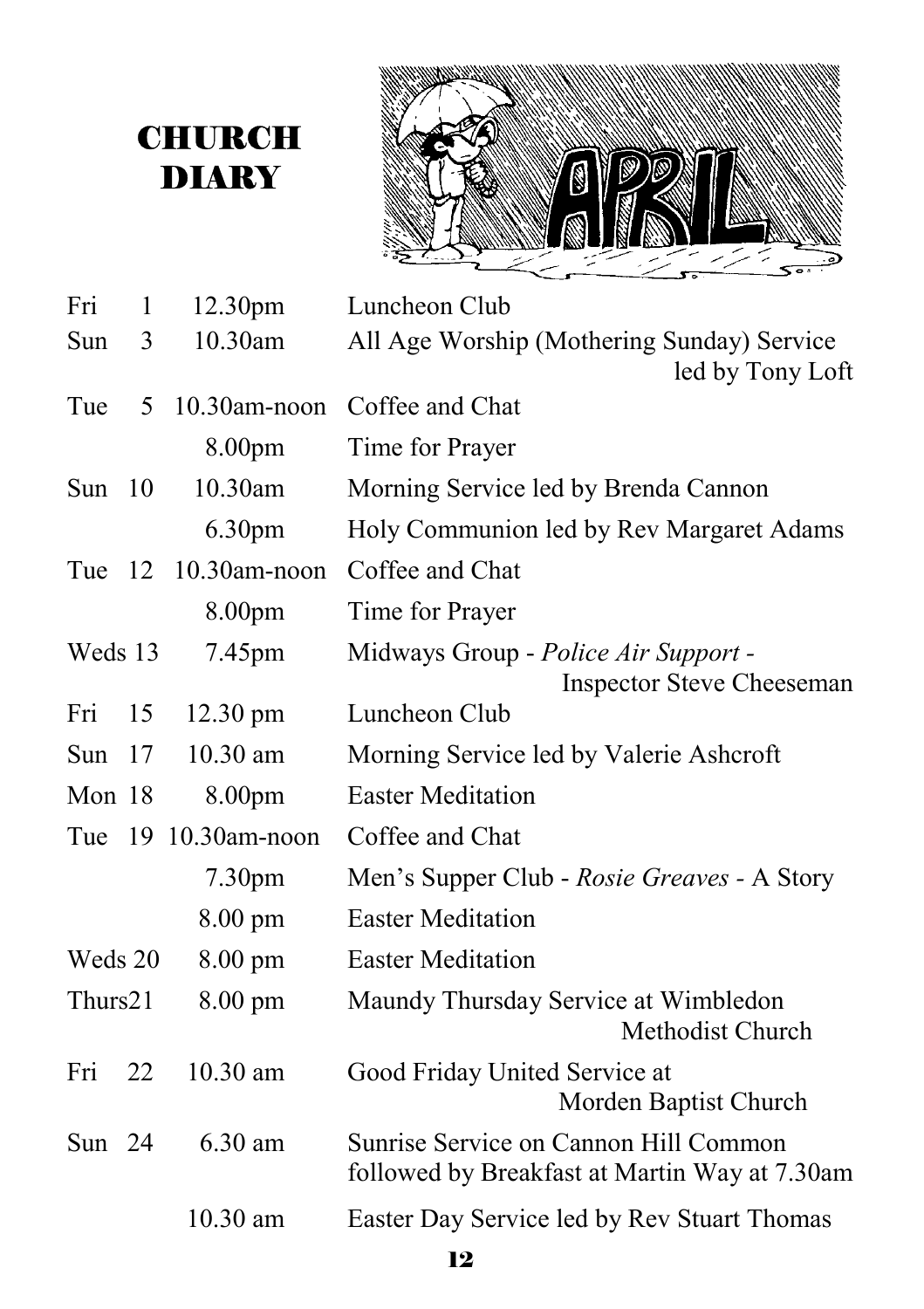Tue 26 10.30am-noon Coffee and Chat Weds 27 7.45pm Midways Group - *Helen Stanley* - Highlights and low laughter

> *Please refer to the Website (www.martinway.org.uk) or Weekly Notice Sheet for any additional information*

> > $< 0 >$  ——



We wish all of those who celebrate a birthday in April a very

> *Happy Birthday*  and especially to:

**Celia Johnson on 4th April Rosie Randall on 10th April Phoebe Pallister on 29th April**

# Faith's Departure and Martine's Welcome

 $-$  < 0 >  $-$ 

Arrangements have now been put in place to mark the departure of Rev Faith Nyota from the Wimbledon Circuit, and the arrival of Rev Dr Martine Stemerick.

Faith's Farewell Service will take place at 4.00pm on Sunday 10th July at Wimbledon Methodist Church.

Martine's Welcome Service will take place at 6.30 pm on Sunday 4th September at Ruxley Church.

Both services are open to all, so please make a note in your diaries and attend these important events in the life of our circuit.

> *Tony Leach Senior Circuit Steward*